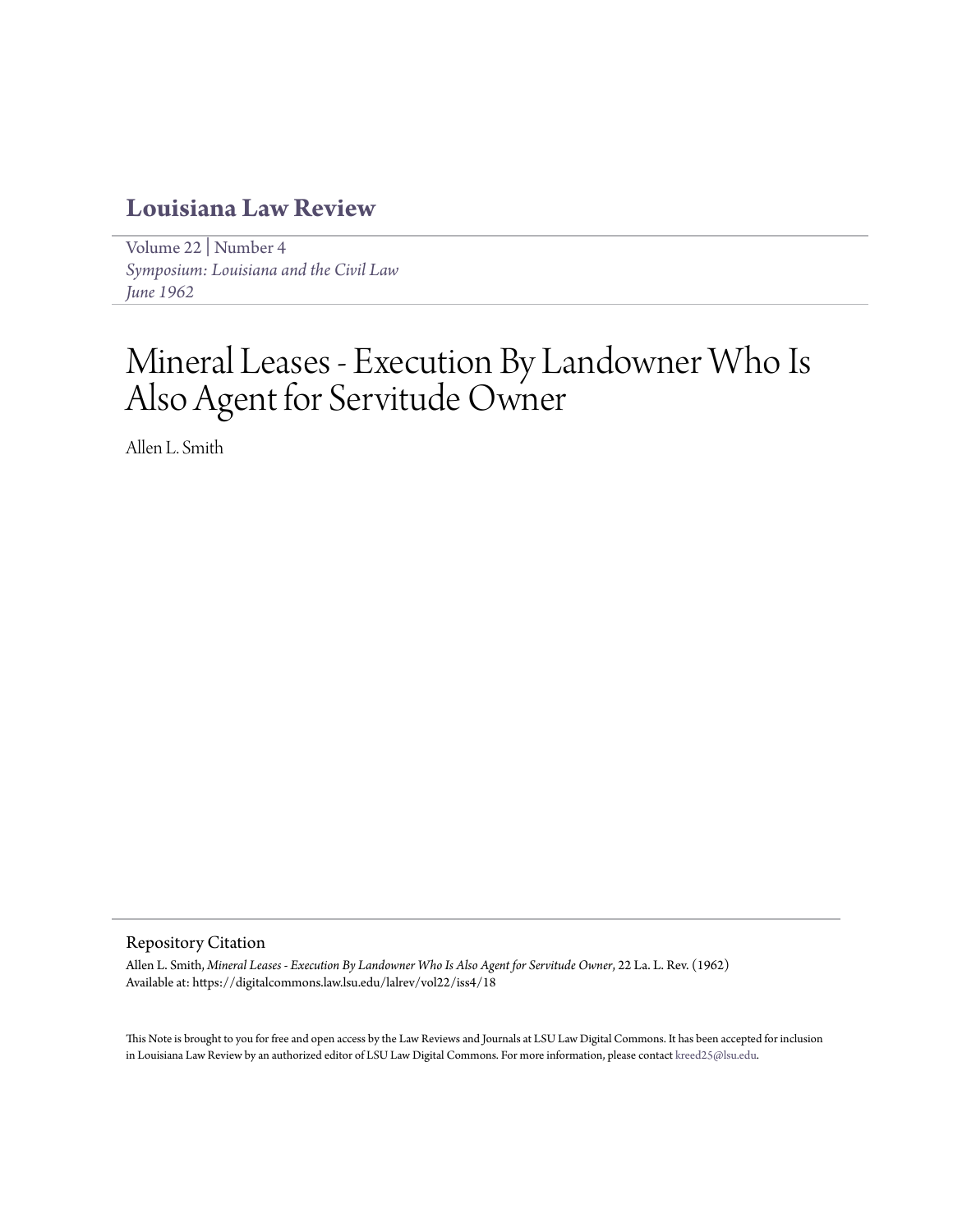insurable interest in the subject property should be required only at the time of loss. It is further suggested that whether Article 2278(3) of the Civil Code merely limits the method of proving a promise to pay the debt of another or renders the promise void, it should not be applied to the promise made to induce the promisee to extend credit to another, Louisiana jurisprudence to the contrary notwithstanding.

*Sydney B. Nelson*

# **MINERAL LEASES - EXECUTION BY LANDOWNER WHO IS** ALSO **AGENT** FOR SERVITUDE OWNER

Plaintiff conveyed title to 160 acres of land by act of partition to his brother, the defendant,<sup>1</sup> reserving one-half the minerals. The act contained an agreement whereby defendant was granted full power of attorney to make and execute oil and gas leases affecting all of the mineral interest in the land. It was provided that any bonus, rental money, and future royalties would be equally divided between the brothers. Eight months before accrual of liberative prescription against plaintiff's mineral servitude, defendant executed a mineral lease with a primary term of five years, to commence four days after prescription would have accrued on the plaintiff's servitude. Contemporaneously with the execution of the lease, defendant and his lessee agreed that the bonus would be put in escrow pending title examination.2 One month before expiration of the prescriptive period, plaintiff made written demand on the defendant, the lessee, and the escrow agent, for payment of one-half the bonus, and one-half of all future rentals and royalties which might become due. Upon being refused, the plaintiff instituted an action for a declaratory judgment recognizing his rights. The trial court rendered judgment in his favor. On appeal, the court of appeal *held,* affirmed. The lease of the entire mineral interest was valid and binding as of its date of signing by defendant and lessee. To effectuate the leasing of the entire mineral interest, the defendant necessarily signed as agent of plaintiff as well as

**1962]**

<sup>1.</sup> The lessee and the escrow agent were also defendants in the district court, but did not join the landowner on appeal.

<sup>2.</sup> The agreement provided that the bonus of \$4,000 and the title to the leased property would **be** placed in escrow and the lessee might, within one month before the beginning of the primary term, examine title and allow the defendant landowner thirty days in which to meet any requirements of title which the lessee's attorneys might make.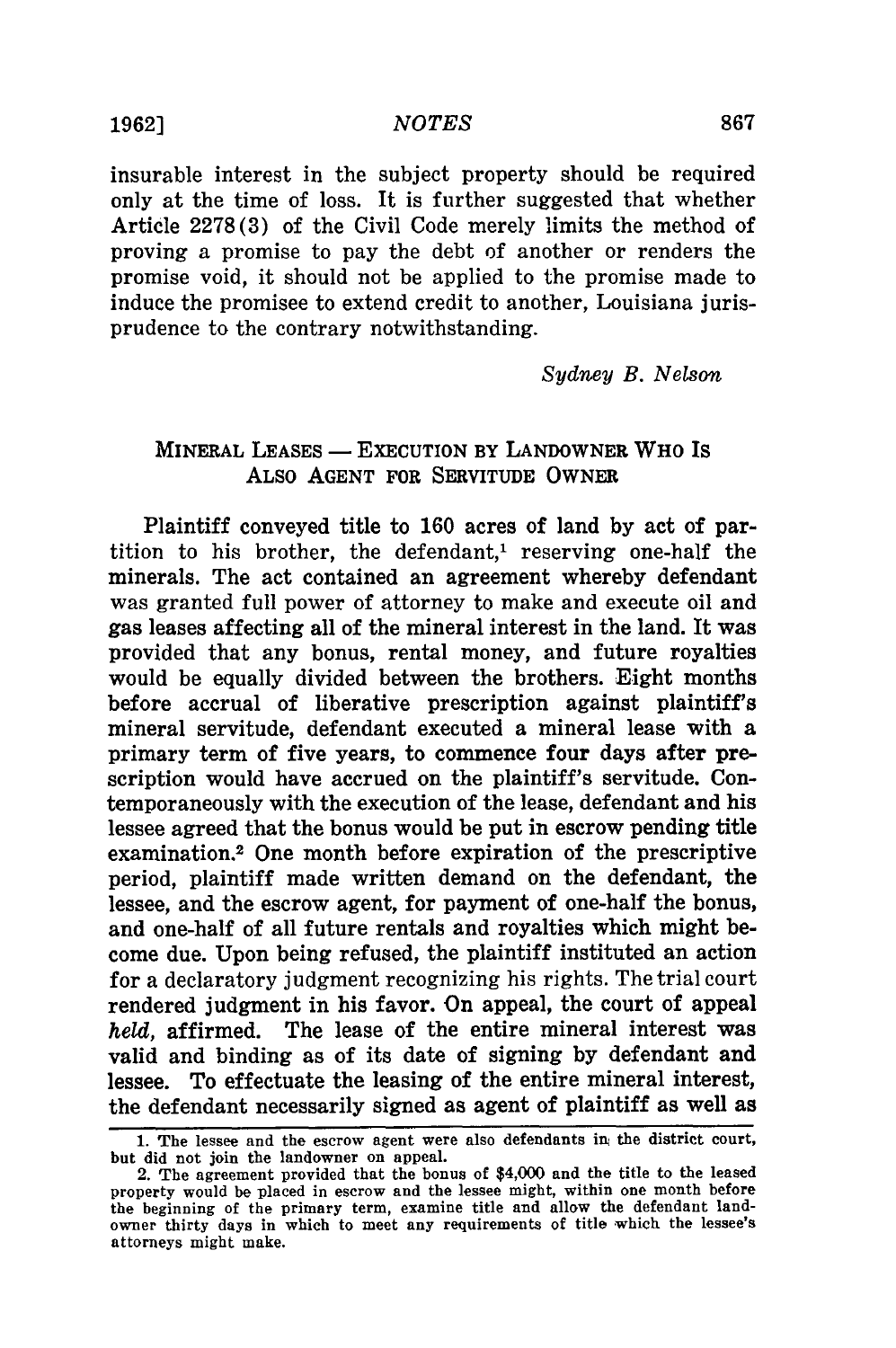in his individual capacity. The execution of the lease thereby extended **by** contract the rights of the plaintiff until the termination of the lease. *Namie v. Namie,* **134** So.2d **572** (La. **App. 2d** Cir. **1961).**

Interruption of prescription occurs when a landowner acknowledges the rights of his mineral servitude owner, thereby beginning a new ten-year prescriptive period on the servitude.8 The courts have stressed that the acknowledgment must clearly express an intent to interrupt prescription.<sup>4</sup> This principle was adopted in *Mulhern v. Hayne*,<sup>5</sup> where the court ruled that when a landowner and servitude owner jointly execute a mineral lease, and its primary term extends beyond the prescriptive period, prescription on the servitude is interrupted. However, this ruling has been modified **by** later decisions to the effect that there is no *interruption* of prescription **by** execution of a joint lease, but only an *extension* until the termination of the lease.<sup>6</sup> The courts have held that an intent to enter into a joint lease is sufficient to effectuate extension of the servitude, whereas in situations where there is no joint lease, there must be a clear intent to interrupt prescription **by** acknowledgment.7 The rationale is that if the parties enter into a joint lease, the landowner must intend for it to be effective as to both his interest and his servitude owner's interest for at least the duration of the lease, so the landowner is presumed to have intended that the servitude remain in existence for the duration of the lease.<sup>8</sup>

No Louisiana cases were found which dealt with the time of the inception of a contract of lease. Generally, however, a contract is operative from the time of the meeting of the minds

5. **171** La. 1003, 132 So. **659** (1931).

6. Elkins v. Roseberry, **233** La. **59,** *96* So.2d 41 (1957) **;** Union Oil v. Touchet, 229 La. 316, 86 So.2d 50 (1956) **;** Barnsdall Oil Co. v. Miller, 224 La. 216, 69 So.2d 21 (1953) **;** Long-Bell Petroleum Co. v. Tritico, 216 La. 426, 43 So.2d **782** (1949) ; Baker v. Wilder, 204 La. 759, 16 So.2d 346 (1943) **;** Goree v. Sanders, 203 La. 859, 14 So.2d 744 (1943); White v. Hodges, 201 La. 1, 9 So.2d 433 (1942) **;** Spears v. Nesbitt, 197 La. 931, 2 So.2d 650 (1941) ; Achee v. Caillouet, 197 La. 313, 1 So.2d **530** (1941) ; Hightower v. Maritzky, 194 La. 998, 195 So. 518 (1940) ; Vincent v. Bullock, 192 La. 1, 187 So. **35** (1939) **;** Bremer v. North Central Texas Oil Co., 185 La. 917, **171** So. 75 (1936) ; Louisiana Del Oil Properties v. Magnolia Petroleum Co., 169 La. 1137, 126 So. 684 (1930) ; Placid Oil Co. v. George, 49 So.2d 500 (La. App. 2d Cir. 1950).

7. See note 6 *supra.*

8. See note 6 *supra.* See also Nolen v. Bennett, 119 So.2d 636 (La. App. **2d** Cir. 1960).

<sup>3.</sup> LA. CIVIL **CODE** art. 3520 (1870). See also Frost Lumber Industries v. Republic Prod. Co., 112 F.2d 462 (5th Cir. 1940) ; James v. Noble, 214 La. 196, 36 So.2d 722 (1948).

<sup>4.</sup> Arkansas La. Gas Co. v. Thompson, 222 La. 868, 64 So.2d 202 (1953) James v. Noble, 214 La. 196, 36 So.2d 722 (1948).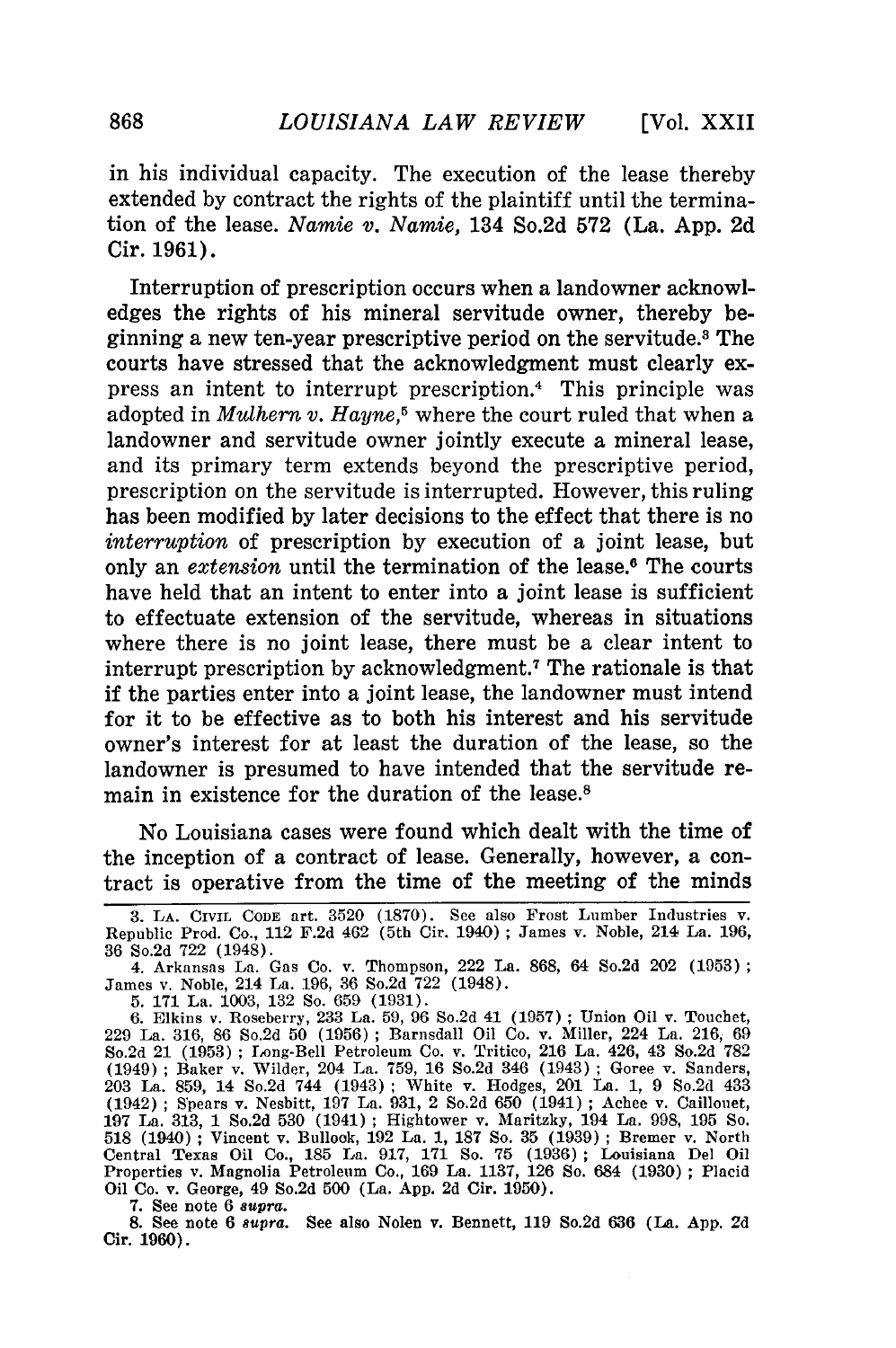### *NOTES*

of the parties, or when the last act necessary for the completion is performed.9 The date on the face of the instrument is generally inconclusive.<sup>10</sup> Since under Civil Code Article  $2684$ <sup>11</sup> a lease is regulated by contract, it should become perfected between the parties as soon as there exists an agreement for the object and for the price, although the object has not yet been delivered nor the price paid. Unless a different intent appears, a written contract ordinarily dates from the time of delivery and when the delivery is at a time different from the date on the instrument, the date of delivery is deemed to be the date of inception of the contract.12 On the other hand, the view has been taken that a contract runs from the date it bears without regard to the date of its delivery.13

In other American jurisdictions, a landowner having a mineral interest less than the whole has an executive right giving him the exclusive power to execute oil and gas leases. Generally, the executive owner of a mineral interest has a duty towards the non-executive owner to execute a mineral lease to protect the rights of both when it is reasonably prudent and beneficial to do so, $14$  and he may not exercise or refuse to exercise the executive right for the purpose of benefitting himself at the expense of the non-executive owner.<sup>15</sup> In Louisiana, the right in and to minerals is treated as a servitude and a servitude owner can sell or lease the rights reserved by the servitude regardless of whether he is the landowner; consequently, there appears to be no duty on the part of a landowner to execute a lease for the protection of the servitude owner's rights.<sup>16</sup>

**11. LA.** CIVIL **CODE** art. 2684 (1870) **:** "The duration and the conditions of leases are generally regulated by contract, or by mutual consent."

12. 17 **C.J.S.** *Contract8* **§** 359 (1961).

13. *Ibid.* See also Greer v. Stanolind Oil & Gas Co., 200 F.2d 920 (10th Cir. 1952); Kishi v. Humble Oil and Refining Co., 261 S.W. 228 (Tex. Civ. App. 1924).

14. WILLIAMS & MEYERS, OIL **AND GAS** LAW **§§** 338-339.4 (1959).

**15.** *Id.* **§** 339.2.

**16.** LA. **CIVIL CODE** art. 646 (1870). See also Wier v. Texas Co., 180 F.2d 465 (5th Cir. 1950). Note, however, that such a duty may arise through an agency agreement such as the one in the instant case. The civil law of mandate and the common law principles of agency involved in this case embrace generally the same concepts. The agent owes a duty of good faith in all acts performed on behalf of the principal in matters connected with the agency. **LA. CIVIL CODE** arts. 3003, **3021** (1870); **RESTATEMENT, AGENCY §** 387 (1933); Assunto v. Coleman, 158 La. 537, 104 So. 318 (1925) ; Forshay v. Lewis, **81** So.2d 114 (La.

<sup>9.</sup> See note 12 *infra.* See also **LA.** CIVIL CODE art. 2456 (1870) **;** Hicks Body Co. v. Ward Body Works, Inc., 233 F.2d 481 (8th Cir. 1956) **;** Hartford Accident & Indemnity Co. v. Delta & Pine Land Co., 169 Miss. 196, 150 So. 205 (1933):<br>Texas Employers' Ins. Ass'n v. Moore, 56 S.W.2d 652 (Tex. Civ. App. 1932).<br>10. See note 12 infra. See also Hawley v. Levy, 99 W. Va. 335, 128 S.E

<sup>735 (1925).</sup>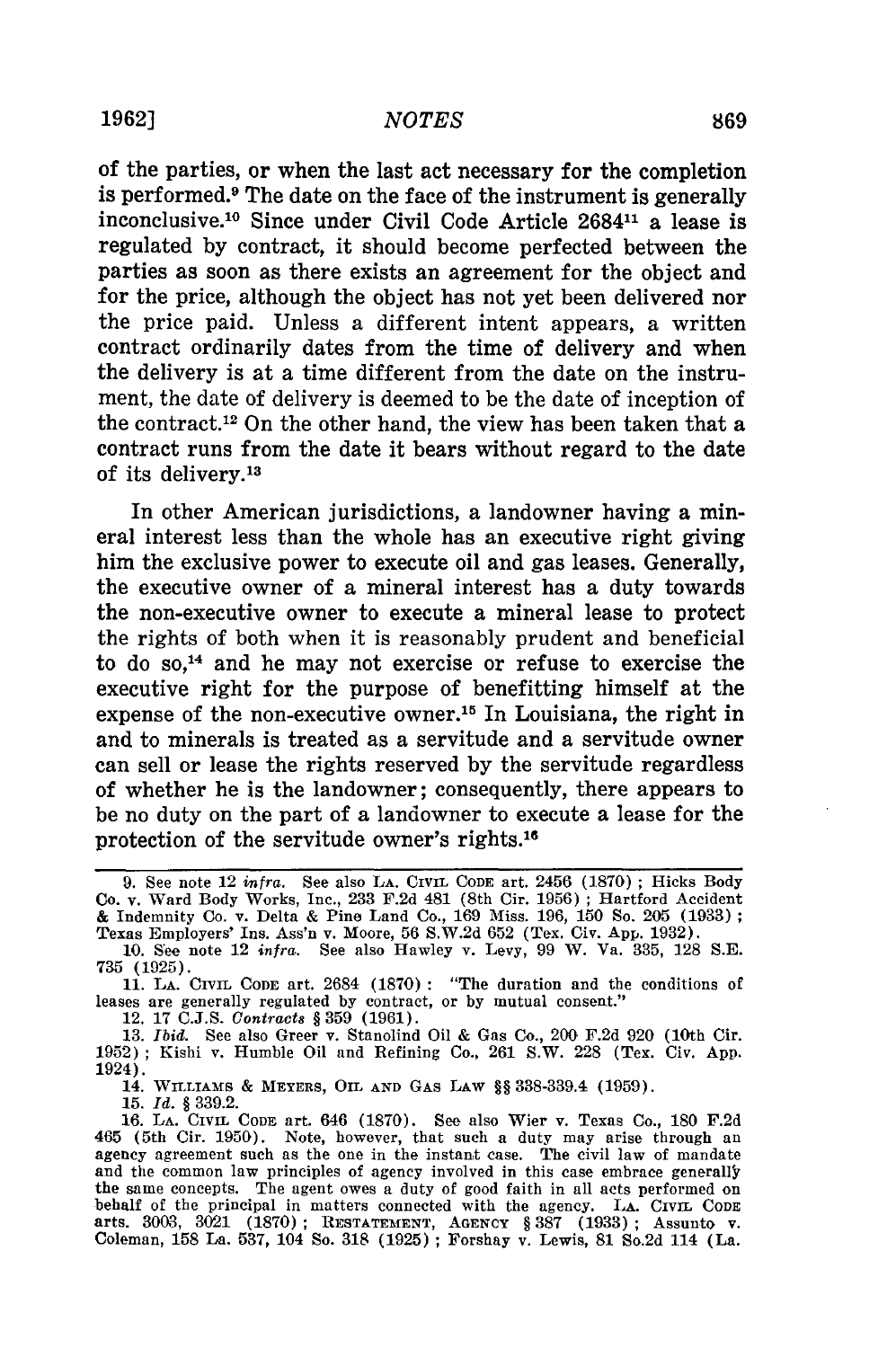In spite of the fact that the lease instrument in the instant case provided that the primary term was not to begin until after prescription had run on plaintiff's servitude, the court held that the lease was valid and binding as of the date it was signed. Although the court cited no authority for this conclusion, Articles 2684 and 2456 of the Civil Code<sup>17</sup> could furnish a basis for it. The court reasoned that the lease instrument and the escrow agreements were separate instruments, and that the escrow agreement was executed merely to facilitate a title examination. Consequently, the escrow agreement seems to have had no bearing on the effective date of the lease contract. Although it is not entirely clear from the facts, the lease apparently provided that the lessee was privileged to enter upon the property and begin development operations at any time on or after the signing of the lease. Additionally, it does not appear that the lease instrument stated any intention of the parties to delay the inception of the contract. The lease instrument only expressed an intention to delay the commencement of its *primary term.* This being so, the decision reached by the court is consistent with Article 245618 which provides that a contract of lease is valid and binding as soon as an agreement as to its terms is reached by the parties. Thus, despite the fact that the defendant and the lessee might have intended otherwise, a strict construction of its terms afforded the court a basis for the holding that the lease was effective and binding upon signing.

Upon concluding that a leasing of the whole mineral interest was intended, since it could only have been accomplished **by** defendant signing both in his individual capacity and as agent for plaintiff, the court ruled that leasing the entire mineral interest had the effect of extending **by** contract the rights of the plaintiff until the termination of the lease.

**17. LA.** CIVIL **CODE** arts. 2456, 2684 **(1870).**

**18.** *Id.* art. 2456: "The sale is considered to **be** perfect between the parties, and the property is of right acquired to the purchaser with regard to the seller, as soon as there exists an agreement for the object and for the price thereof, although the object has not yet been delivered, nor the price paid."

**App. 2d** Cir. **1955).** Although there are exceptions, it is usually held that the principal is not bound for **the** acts done **by** the agent which violate the duty of good faith. However, many such acts outside the authority of the agency which are done in reliance on the existing agency relationship may **be** ratified **by** the principal, with the result that he obtains the benefits of them. **LA. CIVIL CODE** art. **3021 (1870).** One of such acts is that in which the agent acts in his own name purporting to act within the authority vested in him **by** his principal. 2 **PLANIOL, CIVIL** LAW **TREATISE (AN ENGLISH TRANSLATION BY THE LOUISIANA STATE** LAW INSTITUTE) no. **2253 (1959);** Hopkins v. Lacouture, 4 La. 64 **(1832) ;** James v. Lewis, 26 **La.** Ann. 664 **(1874).**